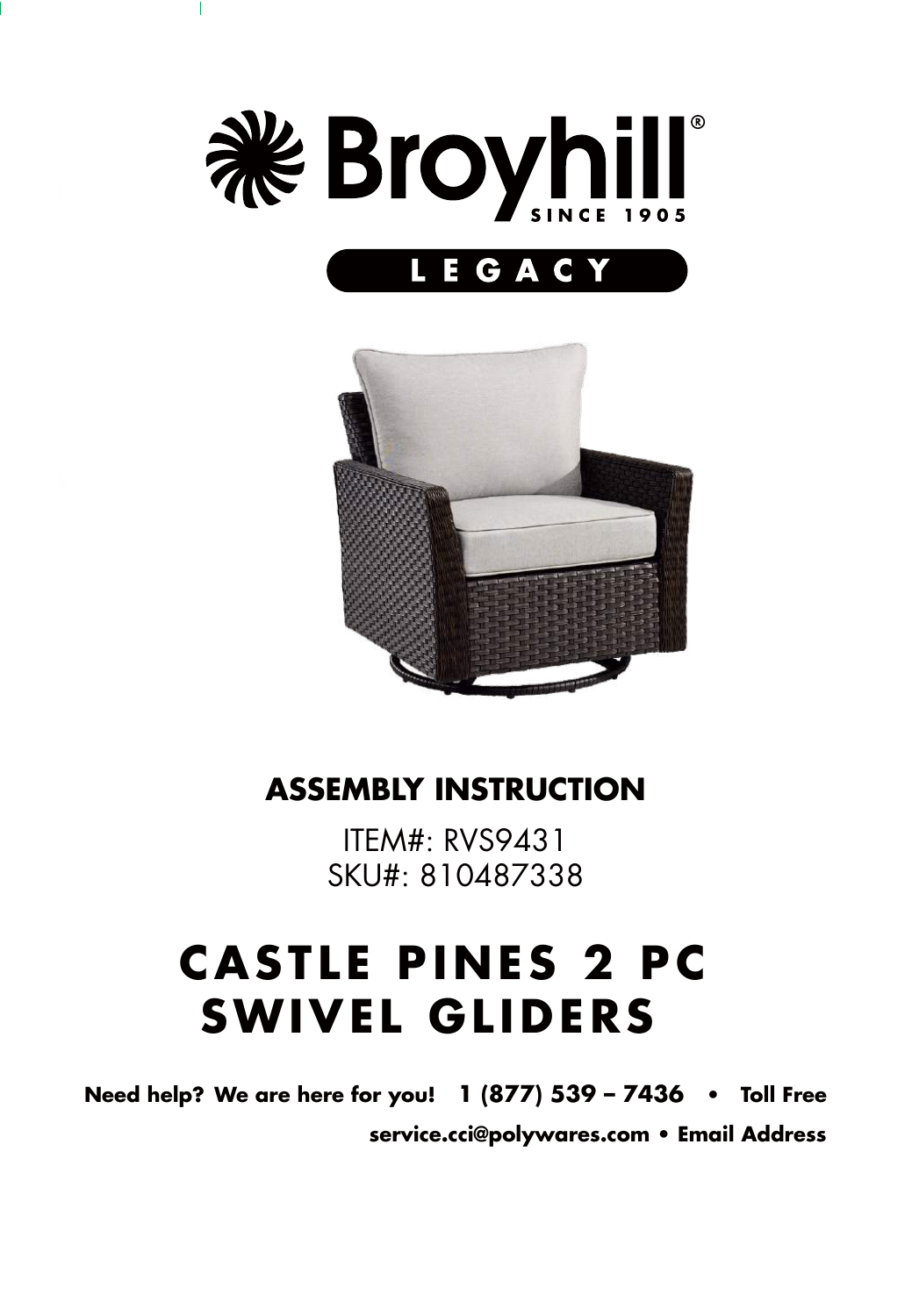## GENERAL BEST PRACTICES FOR ASSEMBLY:

Read all instructions before starting

Clear a flat covered space to begin assembly

Always best to do it with a friend

Note that hardware required is provided for every step

Pay attention to orientation

Letter of the part corresponds to a sticker on the product

Number of the hardware corresponds to its letter in the package

Helpful hints provided along the way

Retain these assembly instructions for future reference.

### WARNINGS:

Regularly check hardware and tighten if necessary

Use the correct bolts as indicated. Do not tighten any of the bolts until the swivel glider is completely assembled.

Do not discard of any of the packaging until you have checked that you have all of the parts and ttings required.

Keep children away during assembly. This item contains small parts that can be swallowed by children.

Children should always be under direct adult supervision while using this product.

Chairs are for sitting purposes only. Standing on or misuse of chair may result in damage or injury. Not intended for commercial use. Weight limit is 250 lbs (113 kg).

### MAINTENANCE:

Wash frame and fabric parts with mild soap and water, rinse thoroughly, and dry completely. Do not use bleach,

acid, or other solvents on the frame or fabric parts.

The cushions may be washed on the surface only by using mild soap and water or a commercial foaming

upholstery cleaner if necessary. If washed, rinse well and hang to dry. Do not machine wash or dry.

We recommend the use of furniture covers when not in use.

 Inspect and tighten all of the bolts and fasteners on a regular basis to ensure the proper performance and safety of your swivel glider.

 In order to prolong the life and beauty of your swivel glider, we recommend that it be stored in a dry and protected area during off season periods.

#### PAGE 1 OF 7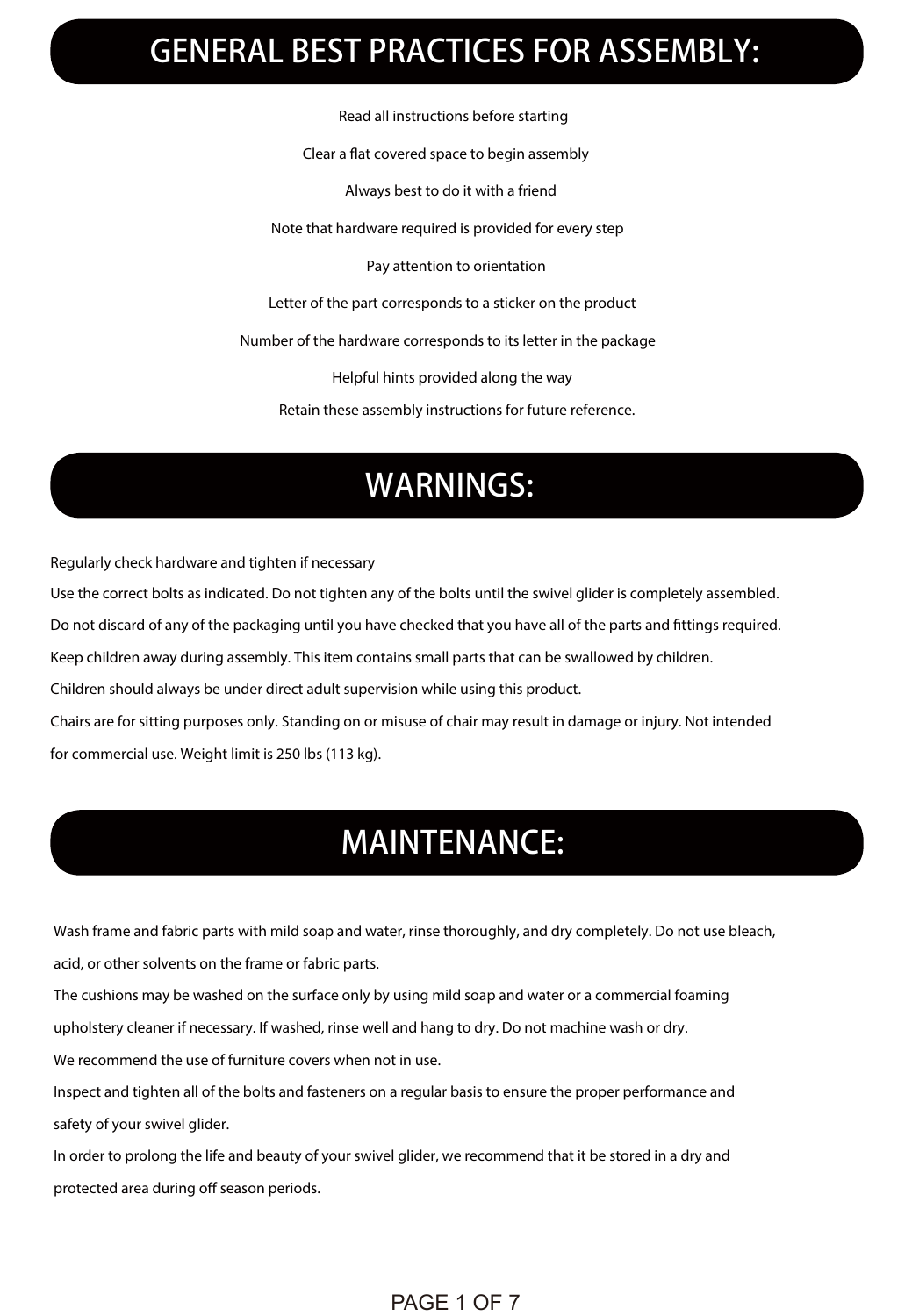| <b>PAR I</b><br>NO. | <b>MATERIAL CODE</b> | <b>PART</b>                                                                     | Q'TY |
|---------------------|----------------------|---------------------------------------------------------------------------------|------|
| 1                   | RVS9431-CS03-1       | <b>BACK ASSEMBLY</b>                                                            | 1    |
| $\overline{2}$      | RVS9431-CS02-1       | <b>SEAT ASSEMBLY</b>                                                            | 1    |
| 3                   | RVS9431-CS01-2       | <b>ARM</b>                                                                      | 2    |
| 4                   | RVS9431-CS14-1       | <b>SUPPORT FRAME</b>                                                            | 1    |
| 5                   | RVS966Z-CS19-1       | <b>SEAT POST</b>                                                                | 1    |
| 6                   | 18000744004          | <b>DECORATIVE</b><br>PLASTIC COVER                                              | 1    |
| 7                   | RVS9431-CS12-1       | <b>BASE ASSEMBLY</b>                                                            | 1    |
| 8                   | 27TAI00009           | <b>SWING BAR</b>                                                                | 4    |
| 9                   | 17C33A0712001YX      | $\begin{array}{c} \begin{array}{c} \end{array} \end{array}$<br>H)<br>BOLT M6*35 | 9    |
| 10                  | 17C33A0716001YX      | mmmm<br>BOLT M6*45                                                              | 2    |







PARTS LIST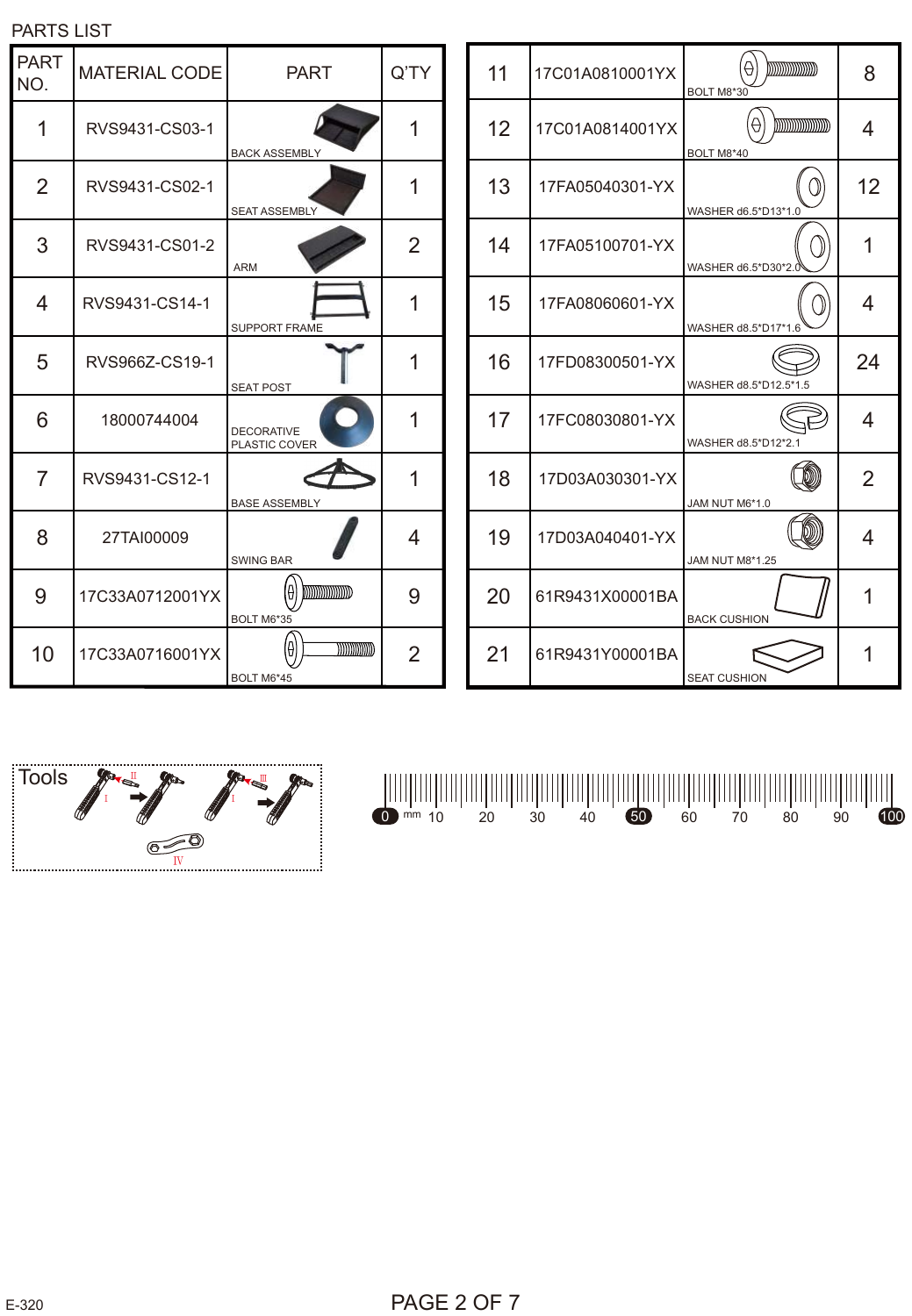PARTS REQUIRED: 3, 8, 11, & 16 Keep the bolts loose.



16

E

x6





## STEP 2

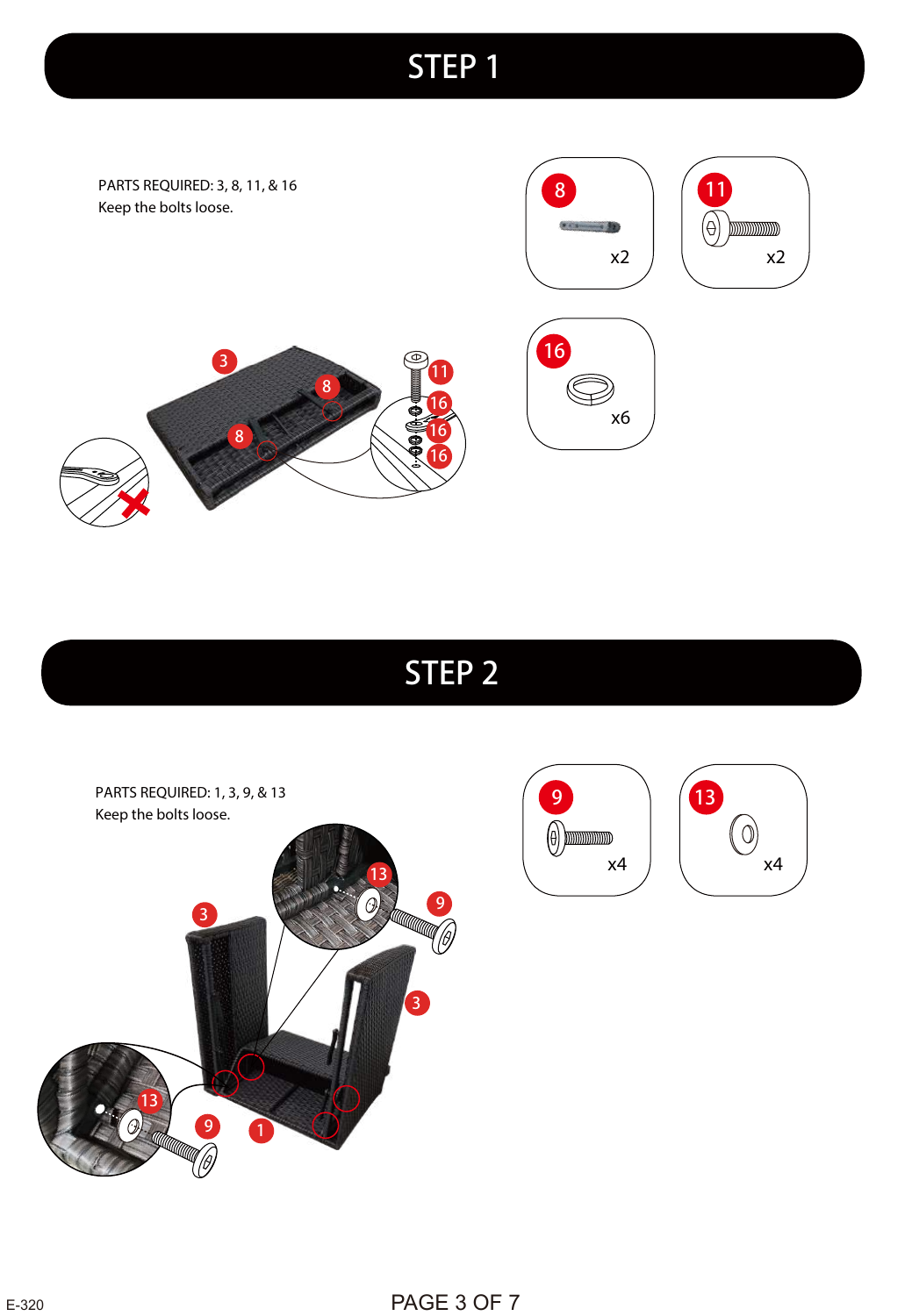PARTS REQUIRED: 2, 3, 9, & 13 Keep the bolts loose.





x4

 $\bigcirc$ 

**13** 



## STEP 4

PARTS REQUIRED: 1, 2, 10, 13, & 18 10 Keep the bolts loose.  $\bigcirc$  $\frac{1}{2}$ x2 18  $\bullet$ 1 x2 2 $\Theta$  $\frac{1}{10}$ 13 18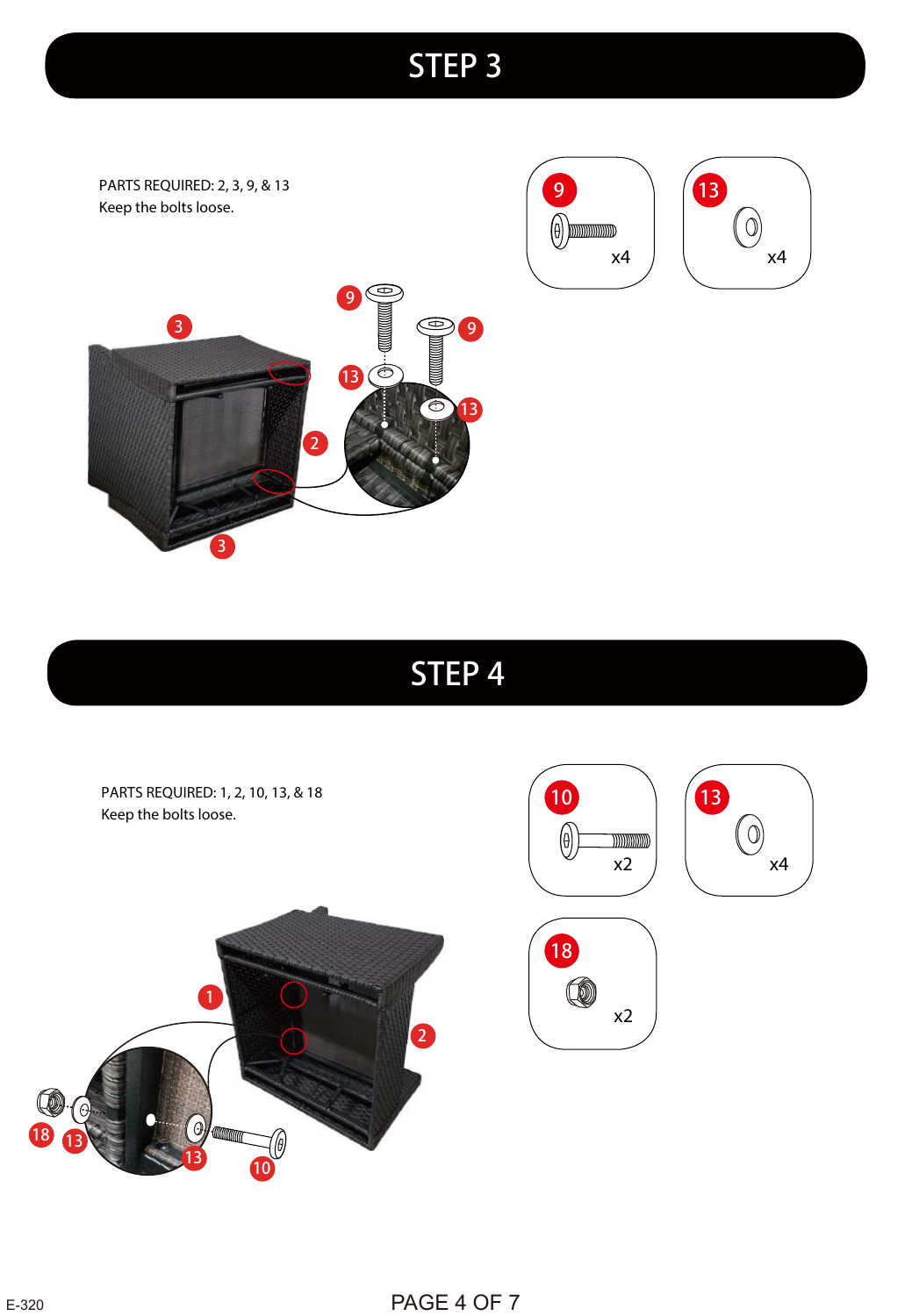PARTS REQUIRED: 4, 8, 11, & 16 Keep the bolts loose.







## STEP 6

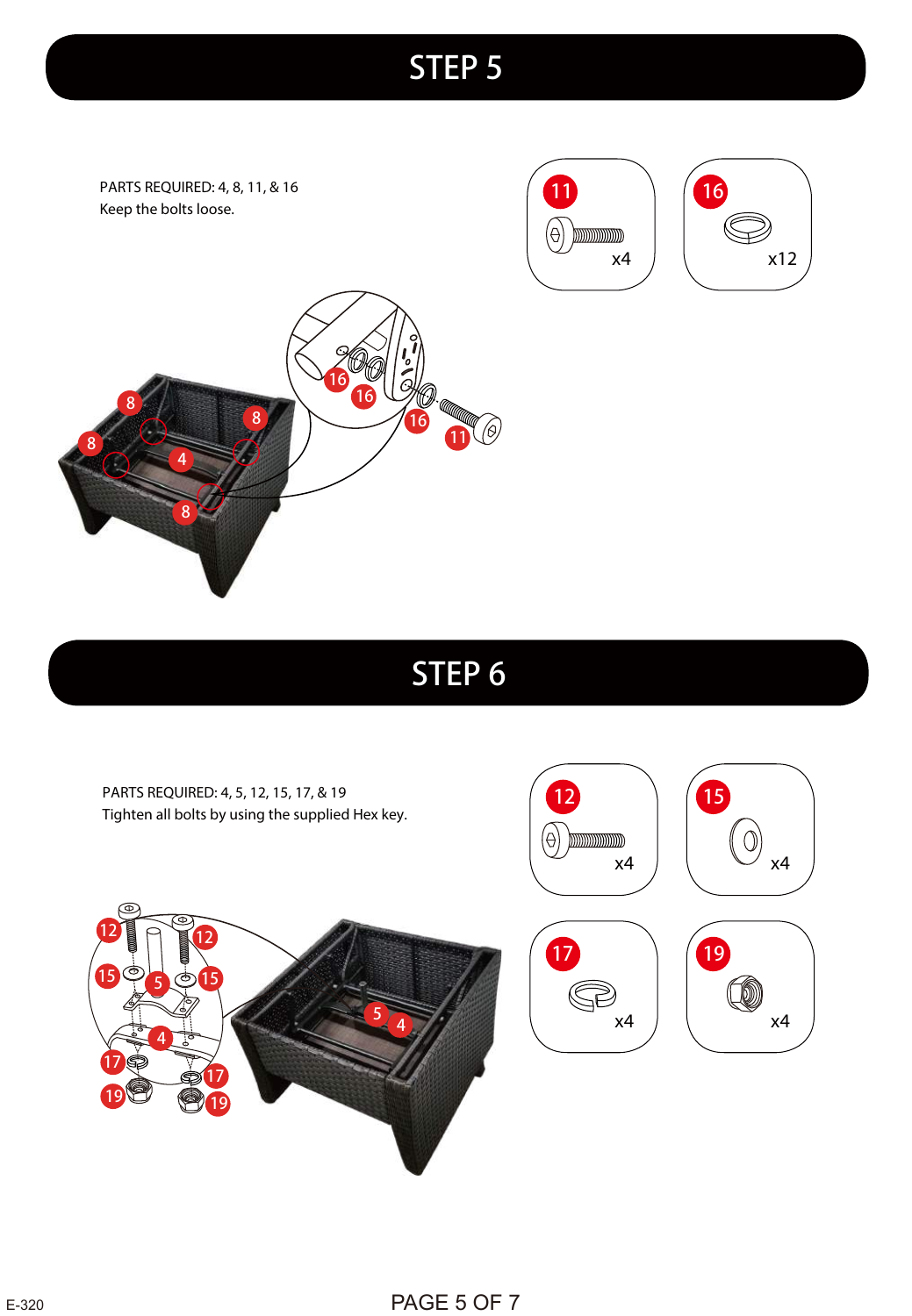PARTS REQUIRED: 6 & 7





### STEP 8

PARTS REQUIRED: 5, 7, 9, & 14





#### Note:

For ease with installation, we recommend that the seat post (#5) be slightly olied or waxed before fastening it to the base assembly (#7).